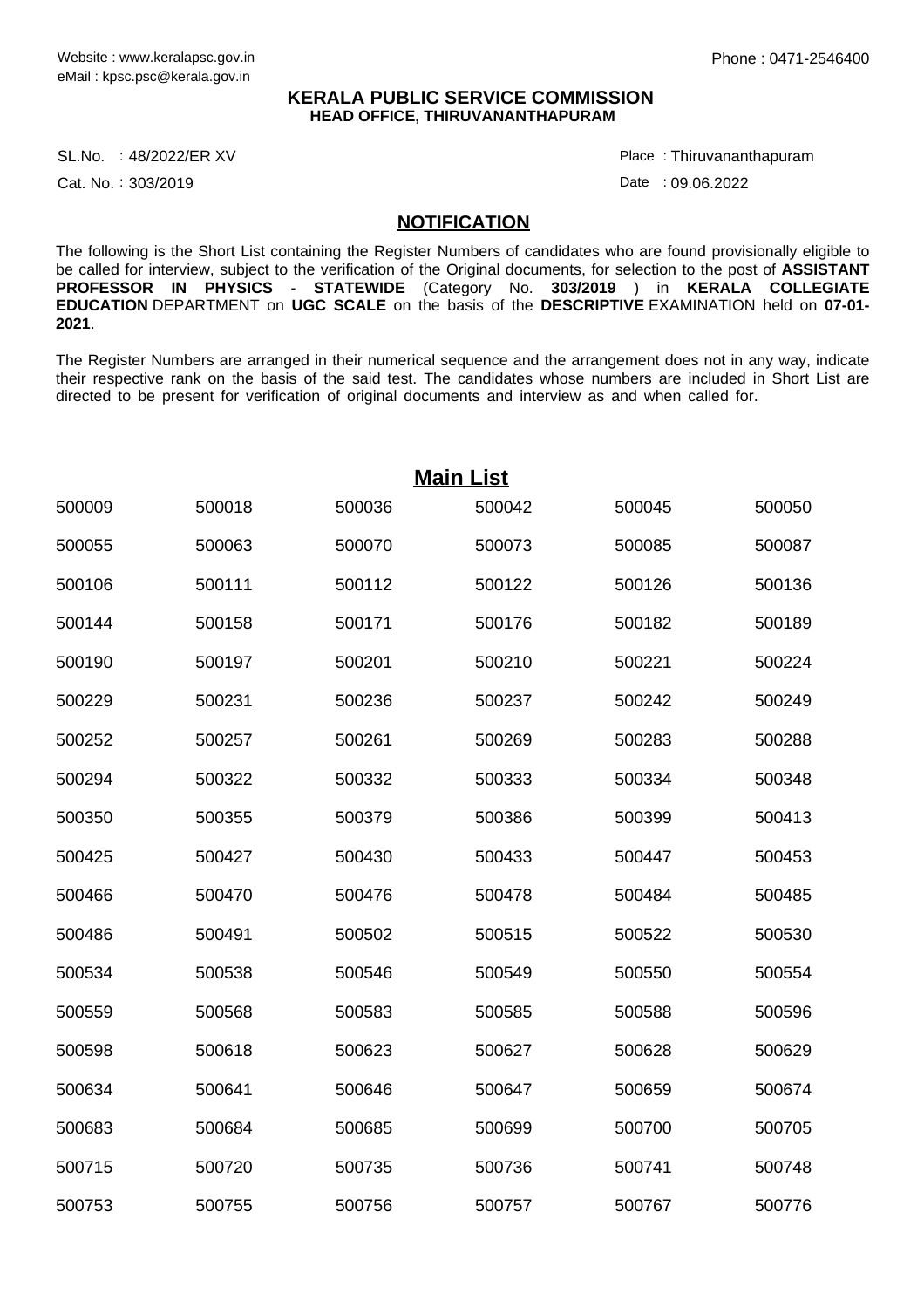|                   |        | $\boldsymbol{2}$ |                            |        | ASSISTANT PROFESSOR IN PHYSICS<br><b>STATEWIDE</b> |  |  |  |
|-------------------|--------|------------------|----------------------------|--------|----------------------------------------------------|--|--|--|
| 500780            | 500798 | 500810           | 500829                     | 500831 | 500834                                             |  |  |  |
| 500838            | 500842 | 500845           | 500846                     | 500850 | 500855                                             |  |  |  |
| 500859            | 500860 | 500869           | 500878                     | 500883 | 500892                                             |  |  |  |
| 500895            | 500900 | 500901           | 500909                     | 500916 | 500926                                             |  |  |  |
| 500929            | 500937 | 500938           | 500939                     | 500943 | 500951                                             |  |  |  |
| 500952            | 500955 | 500957           | 500969                     | 500971 | 500979                                             |  |  |  |
|                   |        |                  | <b>Supplementary List</b>  |        |                                                    |  |  |  |
|                   |        |                  | Ezhava/Thiyya/Billava      |        |                                                    |  |  |  |
| 500021            | 500038 | 500293           | 500315                     | 500458 | 500494                                             |  |  |  |
| 500571            | 500580 | 500595           | 500689                     | 500691 | 500772                                             |  |  |  |
| 500836            | 500841 | 500898           | 500946                     |        |                                                    |  |  |  |
|                   |        |                  | <b>Scheduled Caste</b>     |        |                                                    |  |  |  |
| 500046            | 500060 | 500565           | 500582                     | 500704 | 500791                                             |  |  |  |
| 500828            | 500880 | 500941           |                            |        |                                                    |  |  |  |
|                   |        |                  | <b>Scheduled Tribe</b>     |        |                                                    |  |  |  |
| 500920            |        |                  |                            |        |                                                    |  |  |  |
|                   |        |                  | <b>Muslim</b>              |        |                                                    |  |  |  |
| 500069            | 500272 | 500279           | 500312                     | 500529 | 500612                                             |  |  |  |
| 500652            | 500784 | 500796           | 500799                     | 500804 | 500827                                             |  |  |  |
| 500833            | 500844 |                  |                            |        |                                                    |  |  |  |
|                   |        |                  | <b>Latin Catholics/A.I</b> |        |                                                    |  |  |  |
| 500140            | 500159 | 500250           | 500361                     | 500406 |                                                    |  |  |  |
|                   |        |                  | <b>OBC</b>                 |        |                                                    |  |  |  |
| 500071            | 500610 | 500788           | 500953                     | 500975 |                                                    |  |  |  |
|                   |        |                  | <b>Viswakarma</b>          |        |                                                    |  |  |  |
| 500193            | 500207 | 500441           | 500472                     | 500718 |                                                    |  |  |  |
| <b>SIUC Nadar</b> |        |                  |                            |        |                                                    |  |  |  |
| 500040            | 500142 | 500149           | 500179                     | 500180 |                                                    |  |  |  |

# **Scheduled Caste Converts to Christianity**

Nil

## **Dheevara**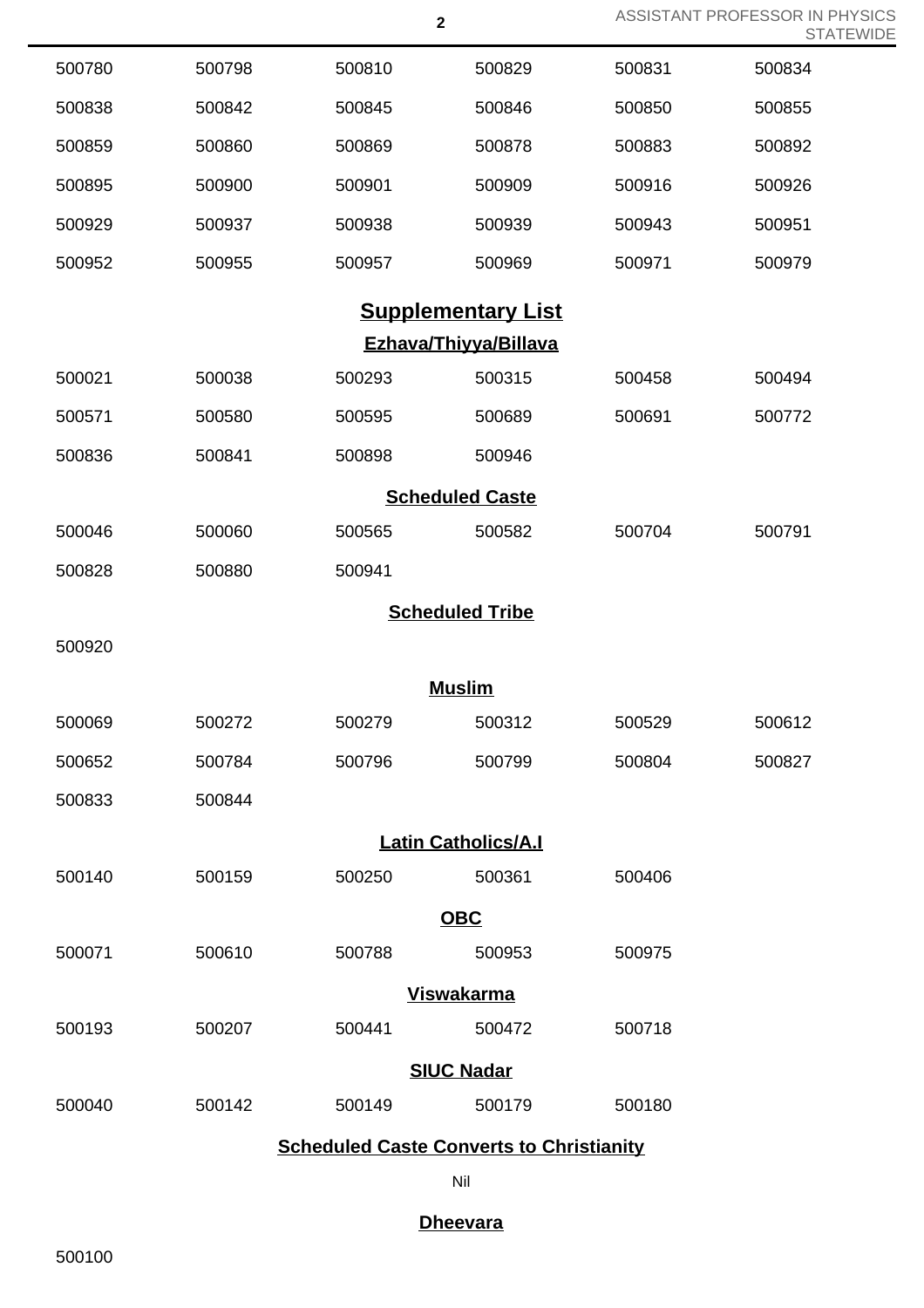### **Hindu Nadar**

500028 500206

# **List of Differently Abled Candidates for 3% Reservation Low Vision**

500005 **DA-LV**

## **Hearing Impairment**

500243 **DA-HI**

### **Locomotor Disability / Cerebral Palsy**

500445 **DA-LD/CP** 500608 **DA-LD/CP** 500853 **DA-LD/CP**